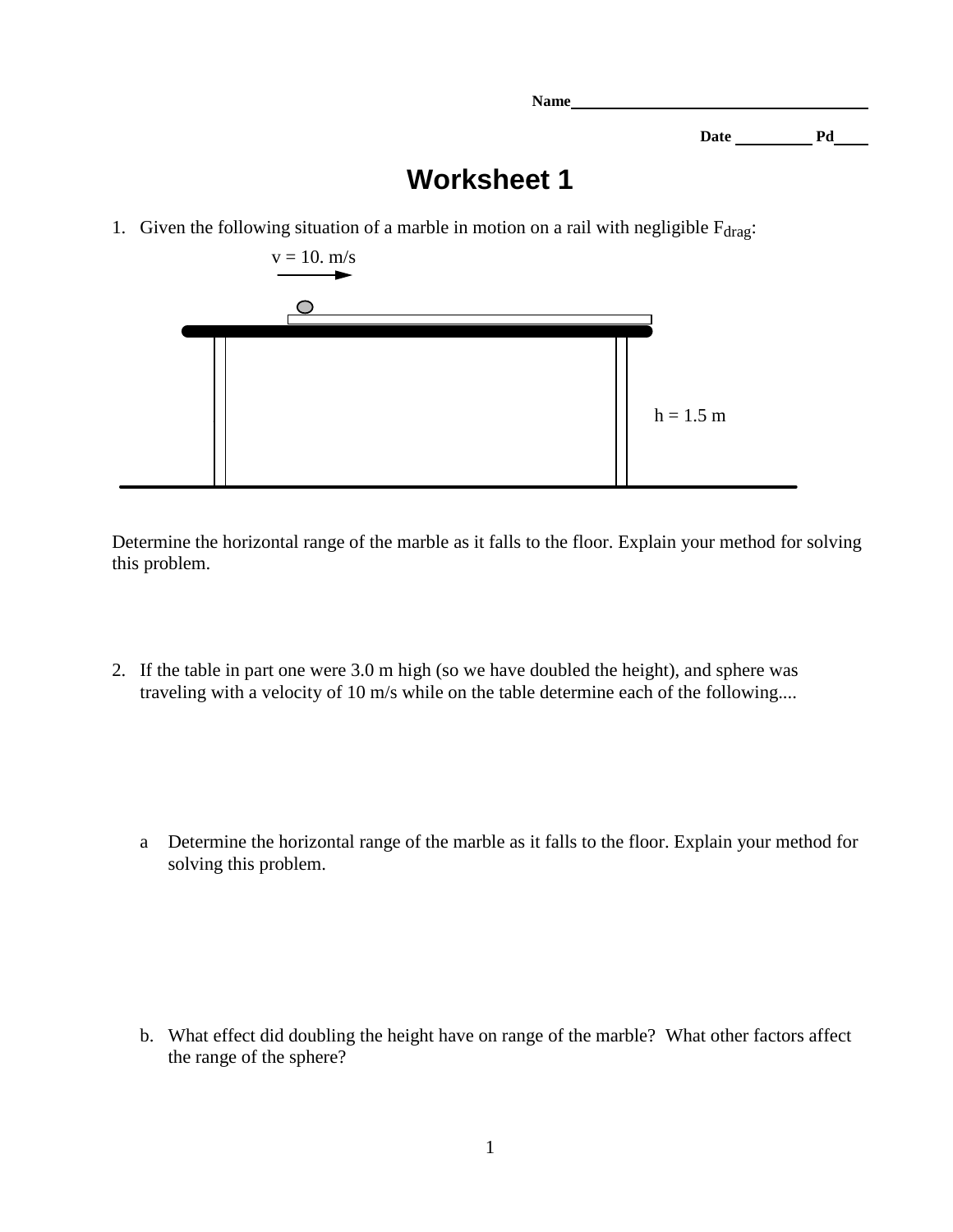**Name**

Date <u>Pd</u>

## **Worksheet 2**

In all the problems below, draw a diagram to represent the situation. Identify the knowns and unknowns and label clearly.

## Part I **- use g =**  $10 \text{m/s}^2$

1. The movie "The Gods Must Be Crazy" begins with a pilot dropping a bottle out of an airplane. It is recovered by a surprised native below, who thinks it is a message from the gods. If the plane from which the bottle was dropped was flying at a height of 500m, and the bottle lands 400m horizontally from the initial dropping point, how fast was the plane flying when the bottle was released?

2. Suppose that an airplane flying 60 m/s, at a height of 300m, dropped a sack of flour. How far from the point of release would the sack have traveled when it struck the ground?

3. In many locations, old abandoned stone quarries have become filled with water once excavating has been completed. While standing on a quarry wall, a boy tosses a piece of granite into the water below. If he throws the ball horizontally with a velocity of 3.0 m/s, and it strikes the water 4.5 m away, how high above the water is the wall?

4. Tad drops his bowling ball out the car window 1.0 m above the ground while traveling down the road at 18 m/s. How far, horizontally, from the initial dropping point will the ball hit the ground? If the car continues to travel at the same speed, where will the car be in relation to the ball when it lands?